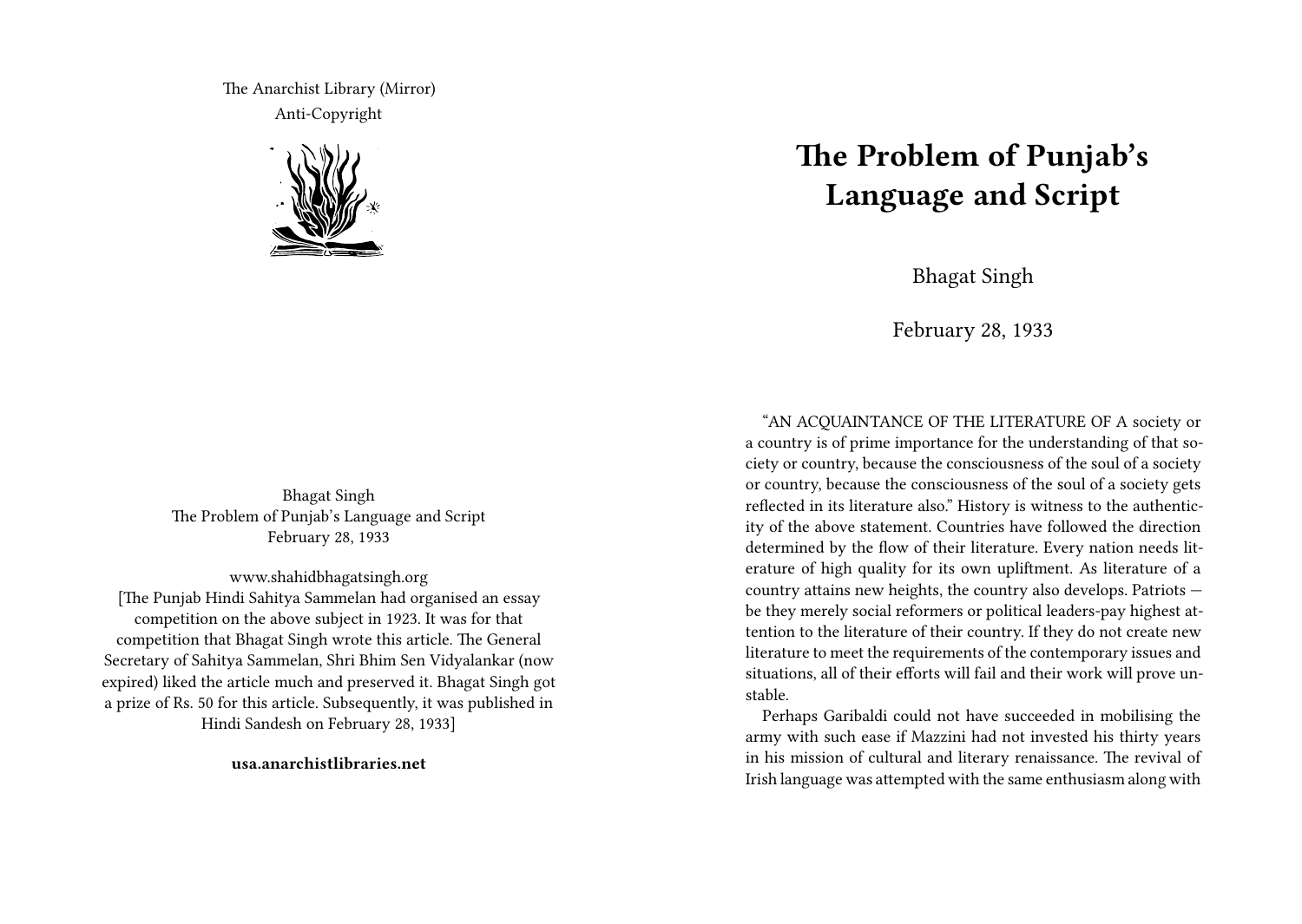the renaissance in Ireland. The rulers so much wanted to suppress their language for the ultimate suppression of the Irish people that even kids were punished for the crime of keeping a few verses in Gaelic. The French revolution would have been impossible without the literature of Rousseau and Voltaire. Had Tolstoy, Karl Marx and Maxim Gorky not invested years of their lives in the creation of a new literature, Russian revolution would not have taken place, leave alone the propagation and practice of communism.

The same applies to the social and religious reformers. Kabir's ideas have a stable impact because of his literature. Till date, the sweetness and sensitivity of his poems prove captivating to the people.

Exactly the same can be said about Guru Nanak Devji, When the Sikh Gurus started establishing their new order along with the preaching of their beliefs, they felt the need of a new literature and this inspired Guru Angad Devji to evolve the Gurumukhi script. Centuries of continuous warfare and Muslim invasions had dried up the literature of Punjab. The Hindi language was at the verge of extinction. He adopted the Kashmiri script in his search for an Indian language. Later the Adi Granth was compiled by Guru Arjun Devji and Bhai Gurudasji. They took a far-reaching and useful step in this act of creating their own script and literature to perpetuate their beliefs.

Afterwards, as situations changed, the flow of literature also changed. The ceaseless sacrifices and sufferings of the Gurus changed the situation. Whereas we find devotion and self-oblivion in the preaching of the first Guru, and experience a sense of self-effacement in the following couplet:

**Nanak nanhe ho rahe, jaisi nanhi doob.**

**Aur ghas jari jaat hai, doob khoob ki khoob**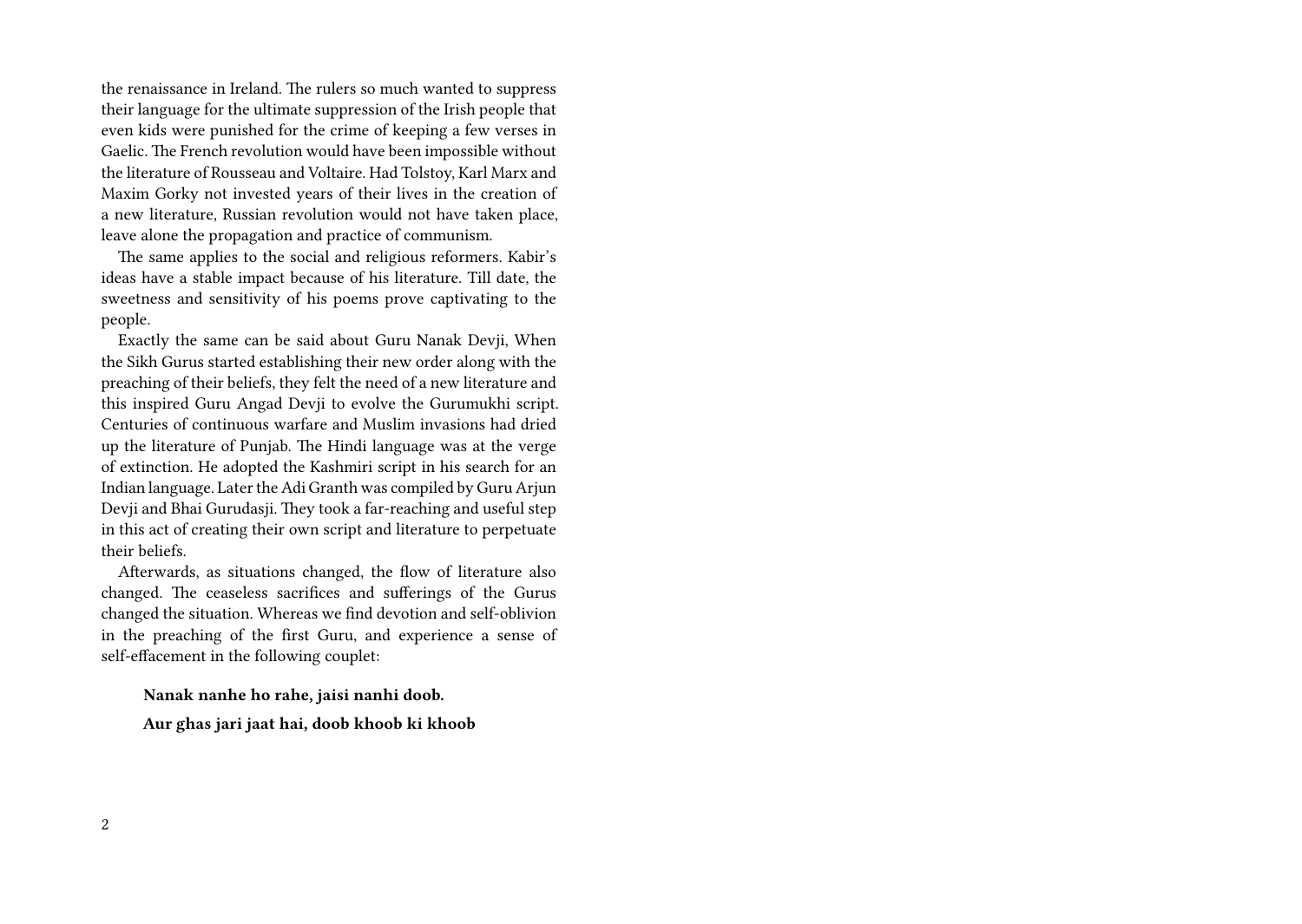(Nanak asks all to be as humble and insignificant as the doob grass. While all other grasses are burnt down, dood continues to flourish.)

We find a sense of fellow-feeling and helpfulness for the oppressed in the preaching of Guru Shri Teg Bahadurji:

**Baanhi jinhan di pakadiye, sir dijiye baanhi na chhodye,**

**Guru Teg Bahadur bolya, dharati pai dharam na chodye.**

(Whomsoever you provide protection, you should be prepared to sacrifice yourself but not that protection. Guru Teg Bahadur asks you not to forsake your religion on this earth.)

After his sacrifice, suddenly, we sense a warrior spirit in the preaching of Guru Gobind Singhji. When he realised that a mere spiritual devotion could not do anything, he started Chandi worship and turned Sikh community into a community of worshippers and warriors by synthesising spiritualism and fighting. We find in his poems (literature) a new spirit. He writes:

**Je tohi prem khelan da chav, sir dhar tali gali mori aav,**

**Je it maarag pair dharijai, sir dijai kaan no dijai.**

(If you are interested in playing the game of love, put your head on your palm and then only enter my lane. In case you put your feet on this path don't fall back, even if you have to loose your life.) And then:

**Soora so pahchaniye, je lade deen ke het, Purja-purja kat mare, kabhu na chhade khet.**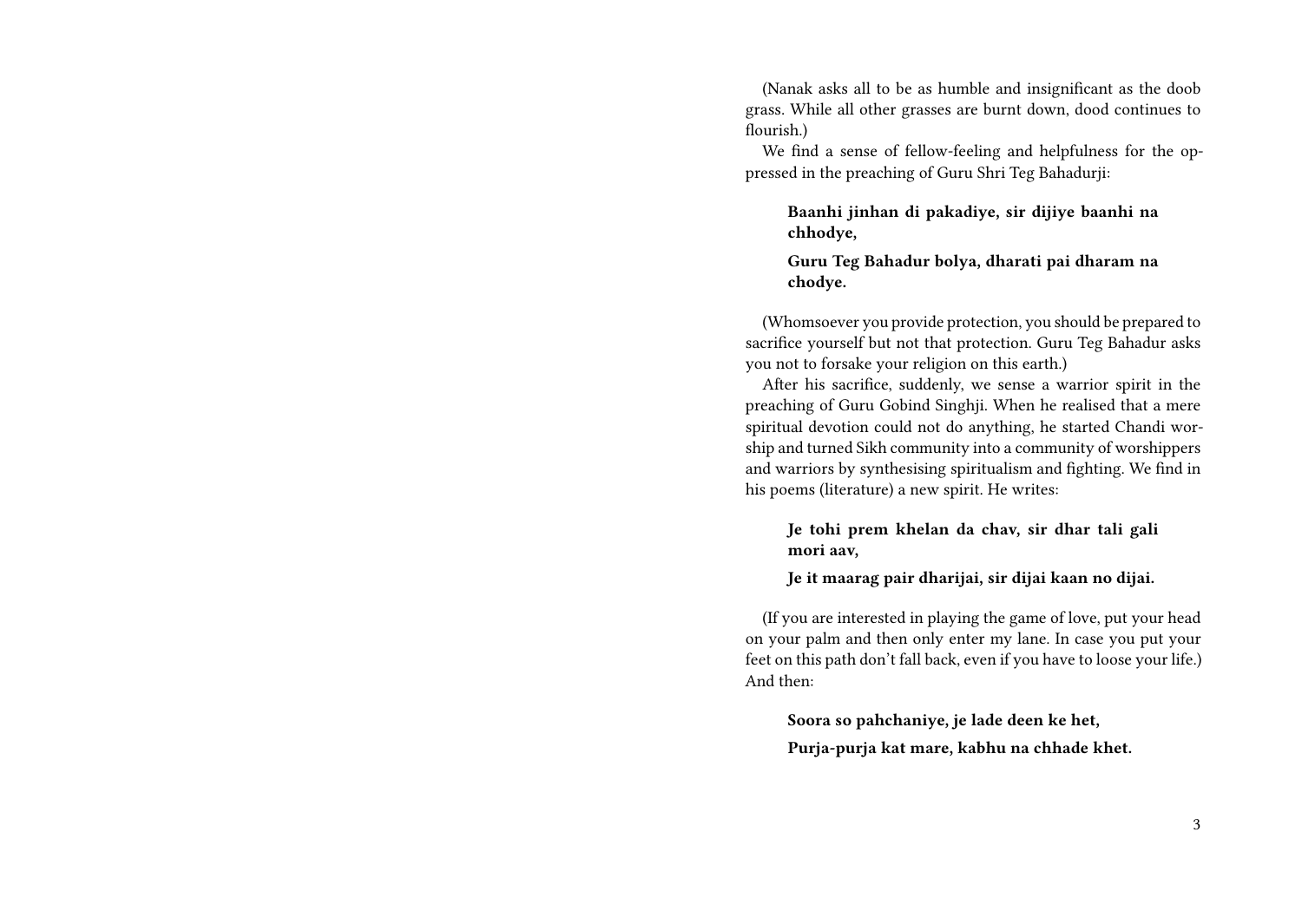(Only he is brave who fights for the cause of the poor. He may be cut into pieces and may be killed, but he should not leave the field.)

And then suddenly, the sword-worship starts.

Carrying the same spirit Baba Banda and other fought Muslim ruler ceaselessly. We find later that when Sikhs are reduced to mere groups of anarchists, declared outlaws, and were continuously compelled to be confined to the forests, no new literature could be created. They had a warrior spirit, a sense of courage and sacrifice and a spirit to continue their war against Muslim rulers, but they could not chalk out their future beyond this . this explains why these warrior groups fought among themselves. It is here that their lack of contemporary spirit worries us. If a warrior and shrewd ruler like Ranjit singh had not emerged afterwards, Sikhs would have gone down bereft of any high ideal or spirit to have mobilised them.

Along with all this, one more point deserves attention. All the Sanskrit literature, put together, failed to revive the Hindu society; new literature had to be written in a contemporary modern language. Till date, we feel only the effect which was created by that literature of contemporary spirit. Even for a person of proper education and comprehension, the hymns of unintelligible Sanskrit and ayats of classical Arabic cannot be as enthusing as is possible by the simple statements in a simple language.

A short history of Punjabi language and literature is sketched out above. Now we turn to our times. Swami Vivekananda in Bengal and Swami Ramtirtha in Punjab were born approximately at the same time. Both were 'great' in the same sense. Both got fame for establishing Indian metaphysics abroad. Swami Vivekanand's mission became a permanent institution in Bengal while Punjab misses a memorial to Swami Ramtirtha. In spite of having significant differences in their thinking, we find strong similarities at the roots. Whereas Swami Vivekananda was preaching Karma Yoga, Swami Ramtirtha was singing in blissfulness: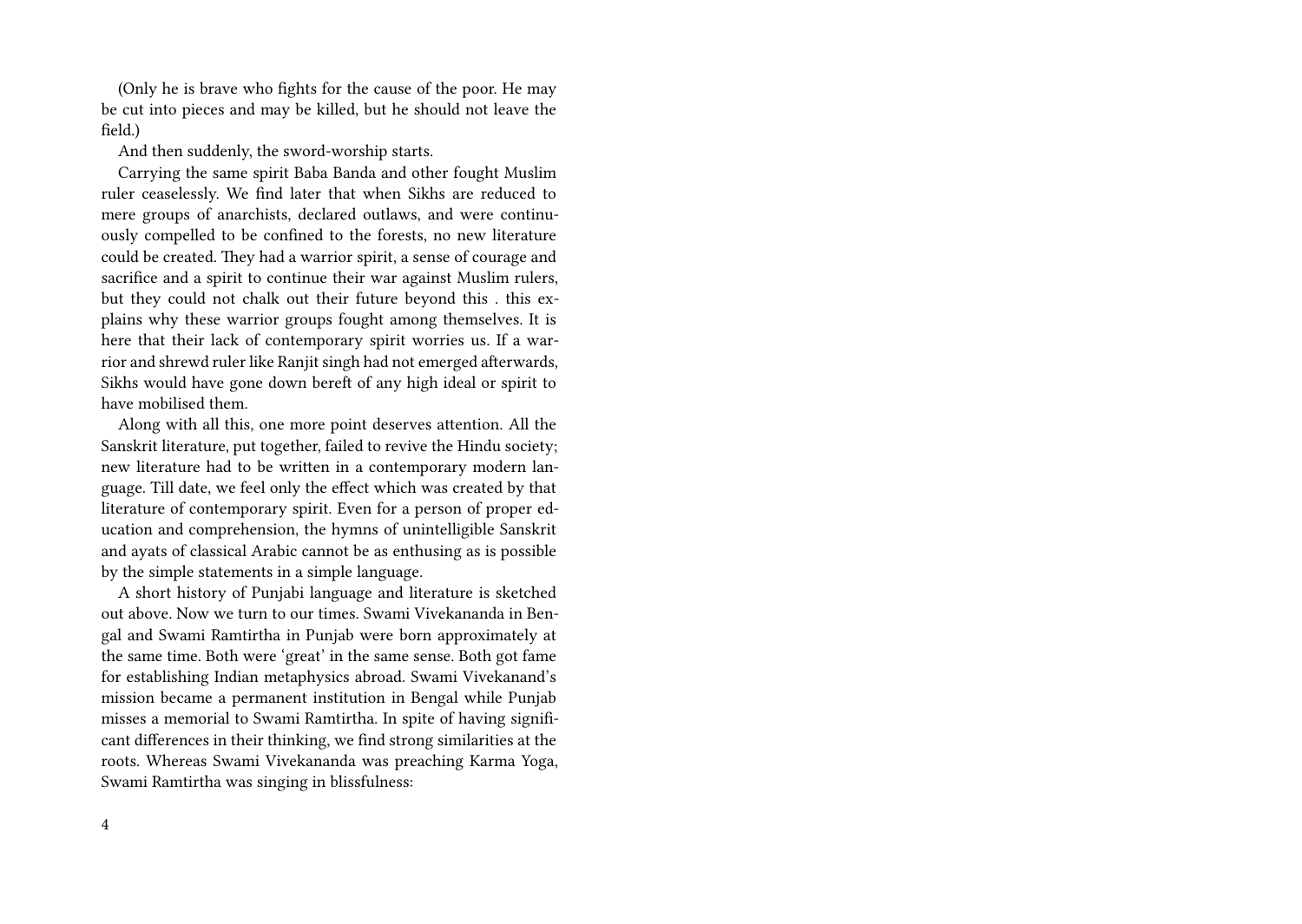the hope lies in the increasing literary awareness among the sikhs. Hindu also have it. Why not at all well-meaning people decide by mutual deliberations? This is the only way to arrive at a solution. The question can attended to by renouncing religious considerations. It should be attempled accordingly and the recognition of Punjabi language of a journal like Prem of Amritsar. This way the problem is resolved. After the elimination of this irritant, Punjab will have such beautiful and 'quality' literature that it will also be counted among the good language of India.

**Ham rukhe tukade khayenge, Bharat par ware jayenge,**

**Hum sukhe chane chabayenge, Bharat ki baat banyenge,**

**Ham nange umar bitayenge, Bharat par jaan mitayenge.**

( We shall subsist on crumbs but sacrifice ourselves for bharat, We shall go naked the whole life, but offer our lives for Bharat.)

Several times, he wept while seeing the setting sun in America, and said:" Now you are rising in my beloved country. Drop my tears like dew-drops over beautiful water-fed fields of India." Such a great devotee of the country and God was born in our province and , if we do not have even a single memorial to him, what else could explain that, except our literary backwardness?

This we feel at every step. Many great men born in Punjab, who are comparable to Shri Devendra Thakur and Keshav Chandra Sen of Bengal, but we did not respect them and easily forgot them after their deaths-for example, guru Gyan Singhji, etc. We find only one reason on bottom, and that is the total lack of literacy interest and awakening, The truth is that no country or community can progress without its literature. But language is the primary need of literature and this is absent in Punjab. In spite of releasing this handicap for long, the question of language has still remained unresolved. The main reason behind this is the unfortunate communalisation of language in our province, in other provinces, we find that Muslims have fully adopted their provincial languages. In the literary world of Bengal. Poet Nazrul-Islam is a shining star. Latif Hussain 'Natwar' is prominent among the Hindi poets . the same is true of Gujrat also.

But Punjab is unfortunate. Here ,even Hindus and Sikhs are not united, leave the Muslims alone.

Punjab should have been the language of Punjab, like other provinces, but since this has not happened, as this question is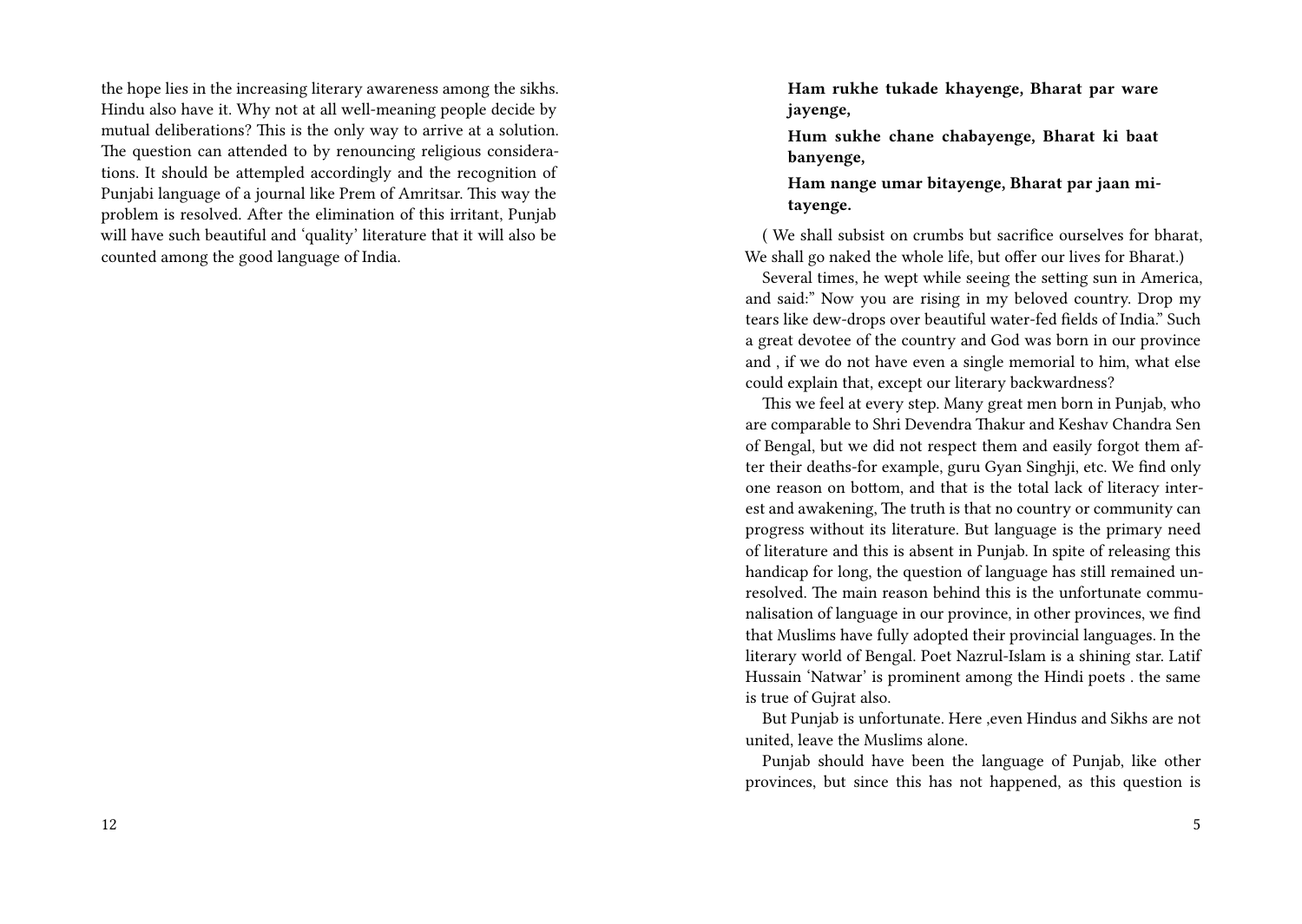a spontaneous question, Muslims have adopted Urdu. Muslims totally lack Indianness, therefore they want to prorogate Arabic script and Persian language. While failing to understand the importance of Indianness in the whole of India, they fail to understand the importance of one language, which could only be Hindi. That is why they keep repeating the demand for Urdu like a parrot and take an isolated position.

Then comes the turn of the Sikhs. Their whole literature is in the Gurumukhi script. Hindi is very there as a component, but Punjabi constitutes the main component. Therefore, the Sikhs adopted Punjabi written in Gurmukhi as their language. They could not leave that at any cost. They embraced that by making it a communal language.

The Arya Samaj emerged on the other side. Swami Dayanand propagated the feeling for the spread of Hindi throughout Bharatvarsha. Hindi became a religious component of the Arya Samaj movement. These religion attachment benefited the language in one way. That is , while Sikh staunchness secured Punjabi, the insistence of Arya Samajists helped Hindi secure a place of its own.

In the early days of Arya Samaj movement, the Sikhs and Arya Samajists used to have religious gathering at the same place. At that time they had no feelings of being different, but afterwards, a few sentences of Satyartha Prakash caused malice and mutual hatred. The Sikhs, swept in the same stream, started hating even Hindi as well. Other did not take even notice of it.

Afterwards, it is said, an Samaji leader, Mahatma Hansrajji held consultations with many leaders and proposed that if they accept the Hindi script, he would get the Punjabi language in Hindi script, he would get the Punjabi language in Hindi script reognised in the University. But they could not understand the importance of this proposal because of their narrow-mindedness and absence of literary awareness. At this moment, three views prevail in Punjab. Firstly, there is strong attachment for urdu among the Muslims; **Na sappan de muhan te koi pyar denda, Gauhar same salook han jyuadya de Moyan giyan un tar koi visar denda.**

(i have seen armies of lakhs of millionaires. No one gives loan to the passers-by who never stay, never reside at one place. No one trust them. Black — beetles sit on flowers because of their smell. No one gives love at the hoods of the snakes. O Gauhar, good behavior and welcome is for those who are alive, but everyone says goodbye at the time of death.)

**Jeev jyudiyan nu kyon marna ae Jekar nahintu moyan nn jiaun joga, Ghar aaye sawali nu kyon ghurna ae Jekar nahin tu hatthin khair joga; Mile dilan tu bichhadyan nu milaun joga, Gauhar barhiya rakh band khaane Jekar nahin tu nekiyan kumaun joga.**

(why kill living beings when you are not able bring the dead back to life? Why do you stare at the beggar who has come to your door when you are not able to give him something? Why break the union of hearts if you are not able to reunite hearts that are separated? O Gauhar, if you cannot do go to others, then keep your good food and room closed.)

And now -a-days brilliant poets like Dard, Mastana, Dewana are enriching the Punjabi's poetry.

It is a pity that such a sweet, such a captivating language has not been adopted even by the Punjabis themselves. They still refuse; and this is the crux of the problem. Everyone backs his arguments on the basis of religious convictions. The only problem concerning the language and script of Punjab is to remove this obstruction, but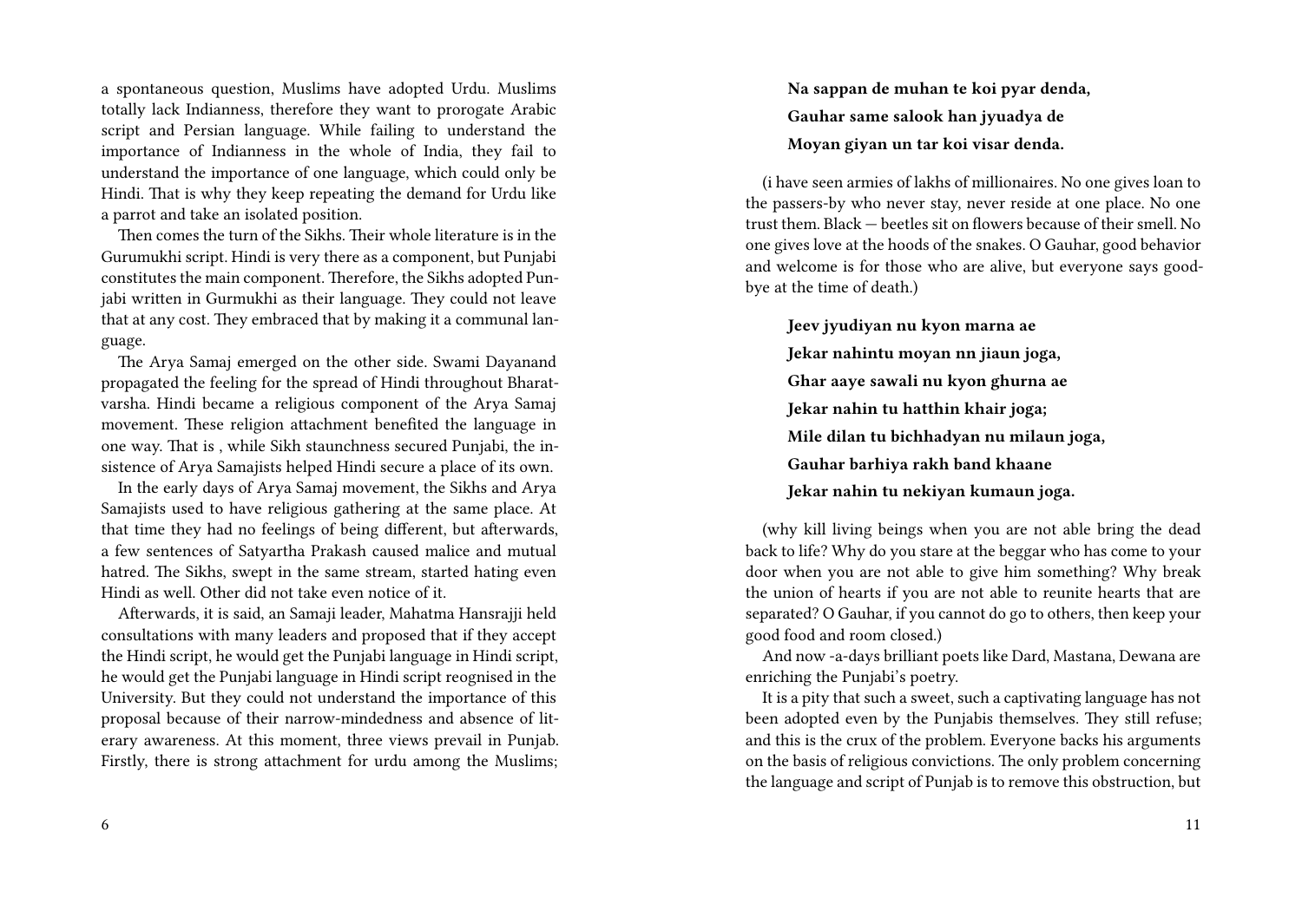of 'cheezain'. This principle prevails throughout. What is being emphasised here is that Hindi is still far from Punjabi heart in spite of being close to Punjabi; of course, Punjabi will come closer to Hindi when it will adopt the Hindi script attempt creating its literature.

By now almost every major issue has been discussed here. Only one thing now remains to be said. Many people argue that the Punjabi language lacks sweetness, beauty and emotions. This is absolutely baseless. Only recently the sweetness, beauty and emotions. This is absolutely baseless. Only recently the sweetness of this song hypnotised Kavindra Ravindra:

## **Lachhiye, jitthe tu pani doliya,**

#### **Utthe ug paye sandal de boote.**

( o Lachhi, where you split water at that place sandlewood trees have sprouted.)

many more examples could be cited. Is the following couplet even the least inferior to the poems of any other language?

## **Pipal de pattya ve kehi khadkhad layee ae,**

#### **Patte jhade purane hun rut navayan di aayee ae.**

(Pipal leaves, why are you making noise?

The old leaves have fallen and the season for new leaves has come.)

And when Punjab is sitting alone or in the group, will any other language move them to the extent these lines of Gauhar can:

**Lam lakkhan to karoran de shah vekhe**

**Na musafiran koi udhar dende,**

**Dine raatin de kuch dere,**

**Na unhan gulan di vasana te**

**Bhauren bahande gulan di vasana te**

secondly, for Hindi among Arya Samajis and certain other Hindus; and thirdly, for Punjabi.

It will not be important here to deal with all the languages one by one. First of all, we shall consider the Muslims view. They are staunch supporters of Urdu. At the present time, this language is dominant in Punjab. This is also the language of the court. Then some Muslims say that Urdu scripts saves space. This may be quite right, but the most important question before us at this juncture is to make India a unified nation, but this cannot be done all at once. For this we have to move step by step. If we cannot adopt one language for the whole of India at the moment, we should at least adopt one script. The urdu script cannot be called a perfect one and the most important point is that it is based on the Persian language. The flights of imagination of urdu poets- even if they are hindi (Indian)- reach the saaqis (bar-maids) of Persia and date palms of the Arbs countries. Kazi Nazrul-Islam's poems refer to Dhurjate.vishwamitra and Durvasa quite frequently, but our Punjabi Hindi-Urdu poets could not even think of them. Is it not a matter which makes one sad? Their ignorance of Indianness and Indian literature is the main reason of this. When they cannot imbibe Indianness, how can their literature make us Indian? Students confined to the study of urdu cannot attain the knowledge of the classical literature of India. It is not that these texts cannot be translated into a literary language like urdu, but it will be usefull only to a persian in hia pursuit concerning Indian literature.

It will Suffice to say in support of the above statement that when simple words like Arya and Swarajya are written as 'Ariya' and ;swarajia', what will happen to the deep metaphysical topics? Only a few days back, a government translator, using the urdu script, mistook sage Nachiketa as 'neechi Kutia' which can be translated as a 'bitch of low origin', while translating an Urdu book Qaumen kis Tarah Zinda Rah Sakti Hain(How nationalities can survive) by Lala Hardayalji, M.A . it was neither Lalaji's fault nor the translator.